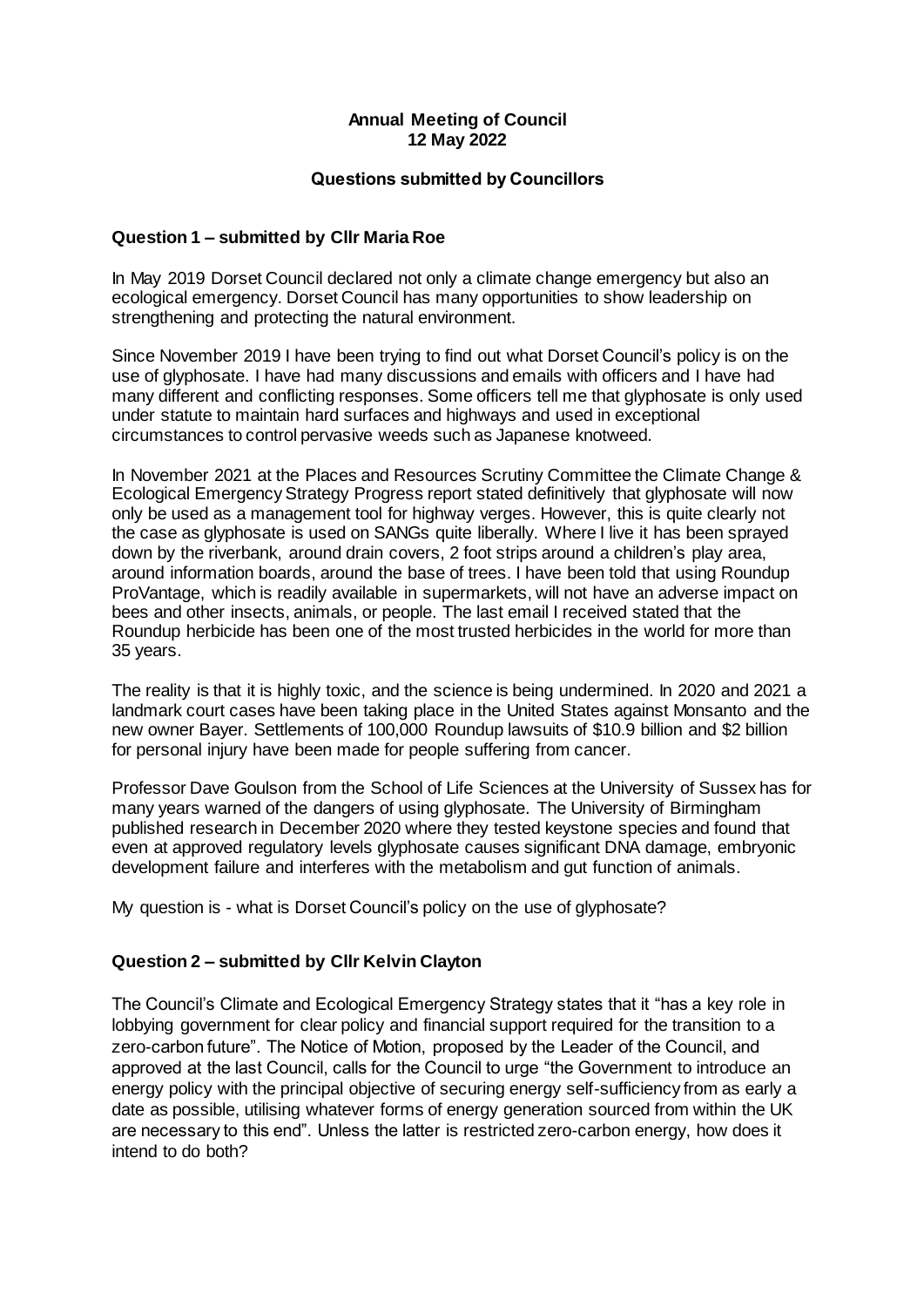# **Question 3 – submitted by Cllr Belinda Bawden**

Article 5.2(b) of the Council's Constitution states that it is the responsibility of the Chairman of Council "to preside over meetings of the Council so that its business can be carried out efficiently with regards to the rights of Members and the interests of the community".

Do these rights of Members include the right to speak in opposition to a Notice of Motion?

# **Question 4 – submitted by Cllr Alex Brenton**

Since declaring a Climate and Ecological Emergency in 2019, Dorset Council has made substantial changes to the way the council operates, working towards being Carbon Neutral by **2050**. There is a welcome expansion of renewable energy schemes, the transport fleet is changing the use and procurement of vehicles.

However, there is one area where Dorset is **not** preparing for a low carbon future and that is in Planning Policy and Procedure. We are still permitting new buildings which are not fit for the next 30 years. They are neither Carbon Neutral in building techniques or use by residents.

As a Planning Committee we are constantly told that we **CANNOT demand** Carbon reduction measures as we have **no policy, and we cannot have a Policy until the Local Plan is agreed and accepted and even then it is subject to Government Building regulations which may or may not encourage these measures.** 

In our Planning Officers reports we have a nod to Climate Change – usually indicating whether there is a bus service or train station nearby, as though lower car use is the only solution.

If we can ask for biodiversity and environmental surveys, why can we not ask for a Dorset Protocol NOW which demands information before the application is accepted.

On: -

Building techniques which reduce wastage and excess concrete use,

Solar energy capture from roof tiles or garden array,

Passive heat systems – ground or air source heat pumps,

Rainwater collection and storage and reuse,

Permeable outside ground coverings (drives and patios)

Most Councillors on Dorset Planning Committees believe we urgently need a Policy on Carbon Footprint of all new buildings. **When can we expect this to be delivered?**

## **Question 5 – submitted by Cllr Alex Brenton**

Every new building involves more impermeable covered space increasing rainfall run off and every dwelling produces sewage. Natural England is concerned that mitigation measures to stop Eutryphication are not enough, In the meantime, planning permission will only be granted if Dorset Council can be satisfied that it will not lead to an adverse effect upon the